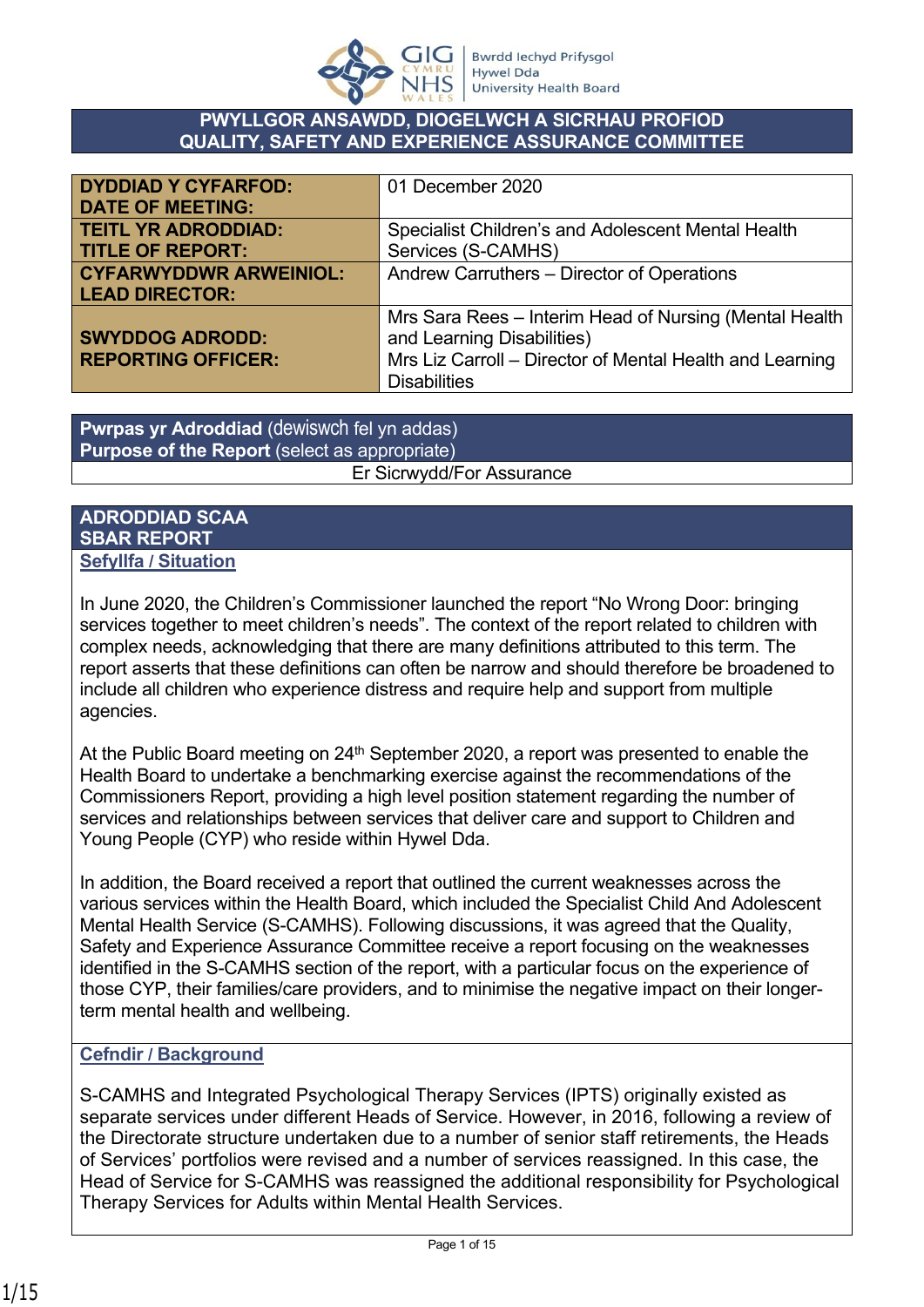In 2016, a Head of Service operationally managed S-CAMHS; at this time the workforce consisted of approximately 62.44 Whole Time Equivalents (WTEs). S-CAMHS provides primary and secondary mental health services across the Health Board footprint for children, young people, and their families up to the age of eighteen.

S-CAMHS is subject to significant high level scrutiny inclusive of Healthcare Inspectorate Wales (HIW), Delivery Unit (DU), and the Welsh Government (WG) Children and Young Persons Education Committee. Primary Mental Health Services have been the recent subject of a National Review and there is a planned review of Community Crisis Services across all S-CAMHS in 2020.

Together for Children and Young People 2 (T4CYP2) is the national driver for change across all children services in Wales. The programme, and its accompanying work plan, outline the pathways and standards expected to be in place across all Health Boards in collaboration with key stakeholders to ensure a whole systems approach is in place.

In 2020, following the provision of year on year recurrent WG funding, the workforce is currently 81.41WTE and continues to grow with continued significant investment from WG, and additional funding this year has enabled a further 14 new clinical posts to be developed.

S-CAMHS provides a range of services, and alongside the four Multidisciplinary Mental Health Teams which are county based at Canolfan Gwili (Carmarthen), Elizabeth Williams Clinic (Llanelli), Preseli Centre (Haverfordwest), and Ty Helyg (Aberystwyth), the service provides a number of small specialist services under the umbrella heading of Specialist Services based at Ty Llewelyn, Glangwili General Hospital (GGH).

These consist of:

- Forensic CAMHS
- Dual Diagnosis Substance Misuse
- Early Intervention Psychosis Service
- Psychological Therapy Service (Cognitive Behavioural Therapy (CBT), Dialectical Behaviour Therapy (DBT), Psychodynamic, Art Therapy, Systemic Therapy)
- Commissioned Services (Local Authority (LA) & GP Cluster)
- Psychology Services
- Children's Continuing Care Service
- Crisis Assessment and Treatment Team
- Occupational Therapy
- Autistic Spectrum Disorder Service
- School In-Reach Service Pilot (2 year project WG)
- Specialist Services for Looked after Children (county based)

Following the integration of both service portfolios, there has been considerable focus on the need to ensure the operational management across both services is fit for purpose and reflective of the operational and strategic pressures. Additionally, considerable focus has been dedicated to developing robust governance structures across both services and ensuring the workforce is suitably trained in evidence-based therapeutic interventions, where appropriate, and receives effective supervision. Furthermore, ensuring that the services are reflective of key local and national developments including Transforming Mental Health Services and the Together for Children and Young People (T4CYP) plan.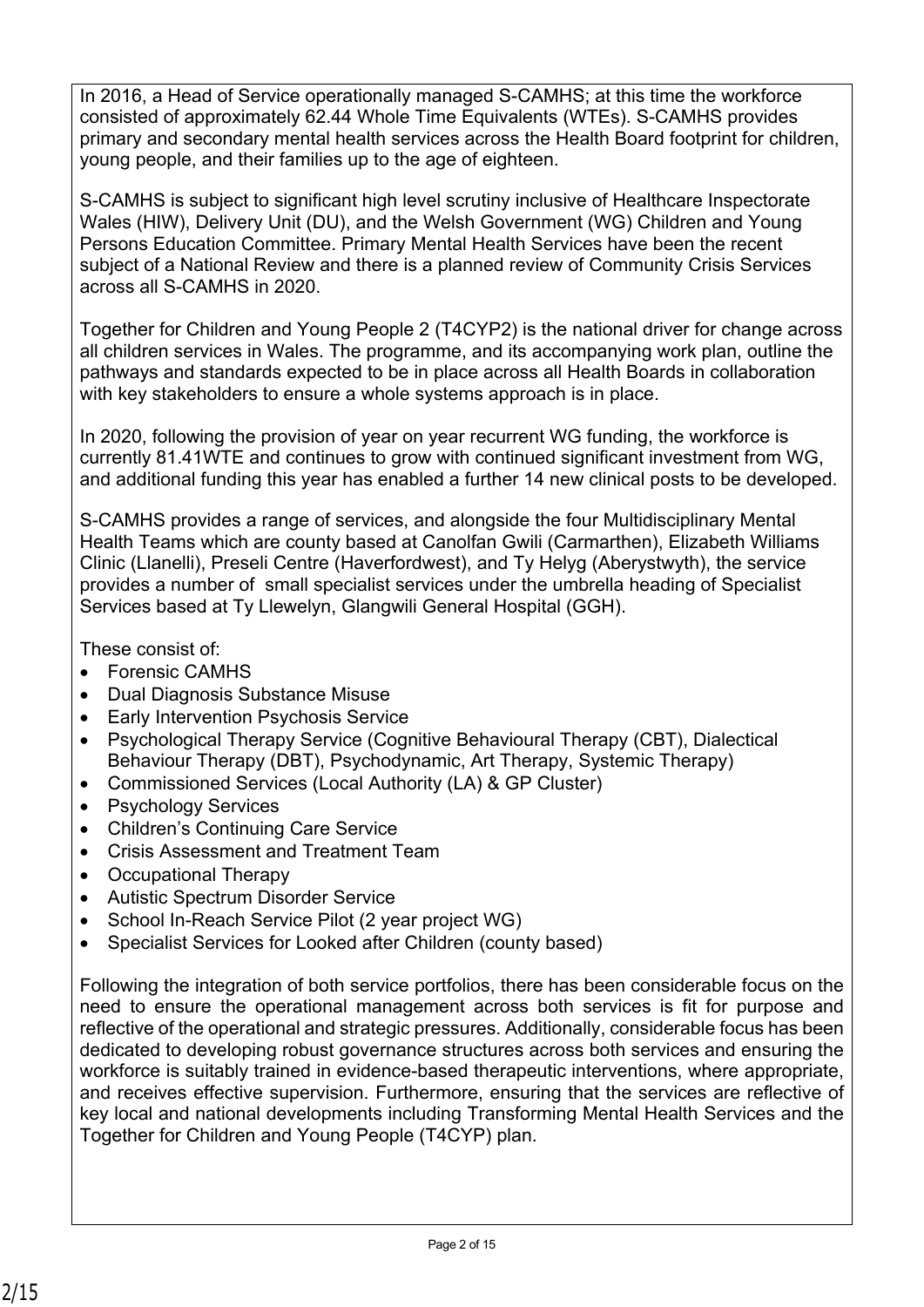### **S-CAMHS Work Force Position - 2016 to 2020**

The graph below outlines the service position through 2016 to 2020, outlining the substantial growth in budget and workforce. This has been exponential within S-CAMHS, and the current focus on improving emotional and mental health services for all children and young people shows no sign of abating with further recurrent funding expected in 2020.



The graph above depicts the WTE up to end of financial year 2019-20. However, our current staffing for SCAMHS is 81.41WTE, which amounts to 98 individual staff members. The following graph depicts the actual WTE from 2015-16 to the 01 August 2020.

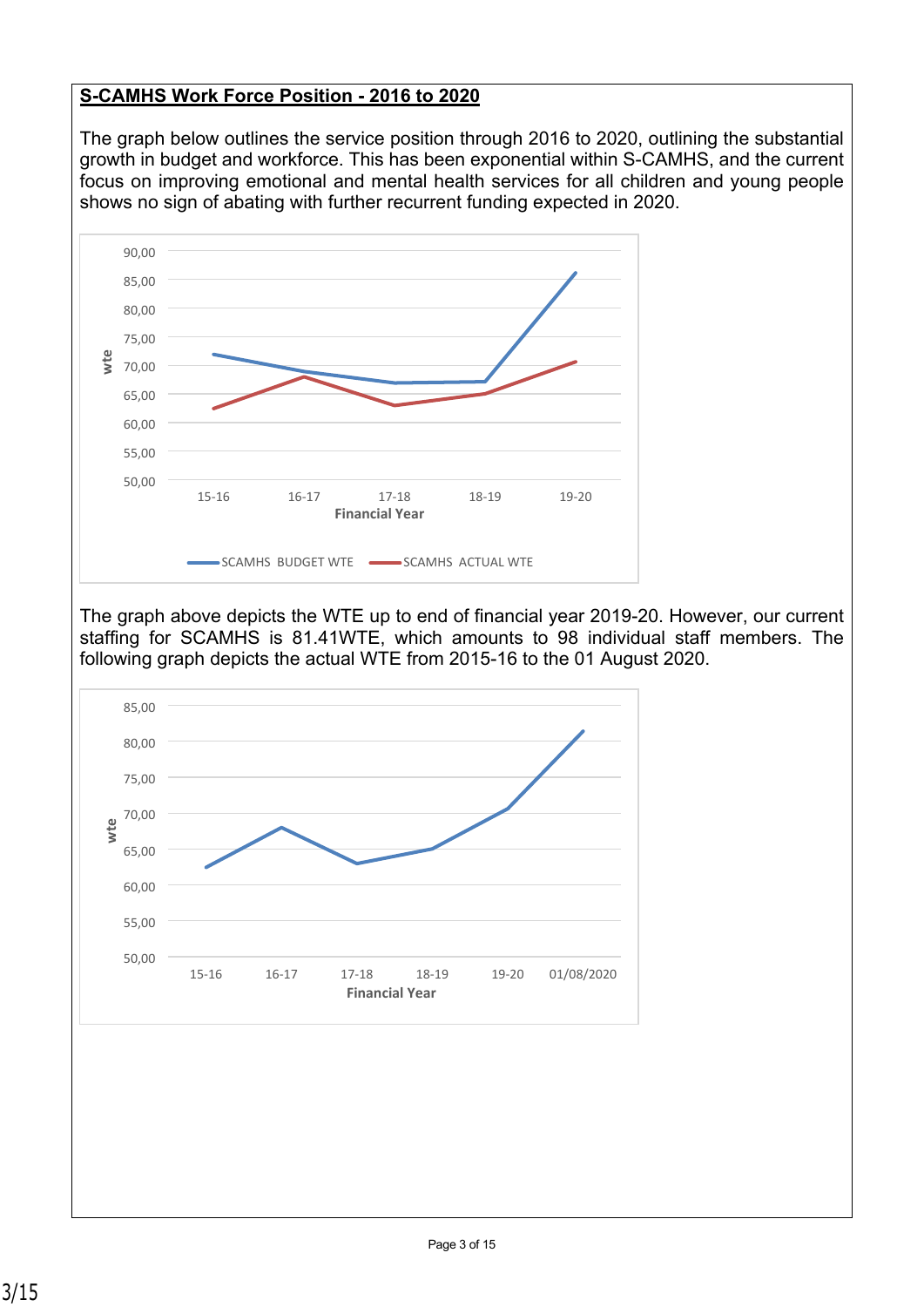### **IPTS Work Force Position 2016**

Again, within IPTS, the services have benefited from recurrent WG funding enabling the service to recruit additional Psychological Therapists, develop robust Clinical Governance and establish HB wide supervision.



The graph above depicts the WTE up to end of financial year 2019-20. However, our current staffing for IPTS is currently 62.69 WTE, which amounts to 72 individual staff members. The following graph depicts the actual WTE from 2015-16 to the present day.



The rationale for presenting the growth in both S-CAMHS and IPTS is provided as it was recognised that the demands and responsibility of delivering the operational management and strategic objectives within both portfolios is unsustainable. A paper was presented to the MHLD Directorate Business, Performance and Planning Assurance Group in August 2020 outlining the growth within the portfolio of the Head of Service. The recommendation to separate the portfolios was agreed. A job description was developed for a Service Delivery Manager for IPTS. Interviews took place on 10<sup>th</sup> November 2020 and it is anticipated that the post will be filled in the near future. This will enable the current Head of Service to concentrate on S-CAMHS services solely.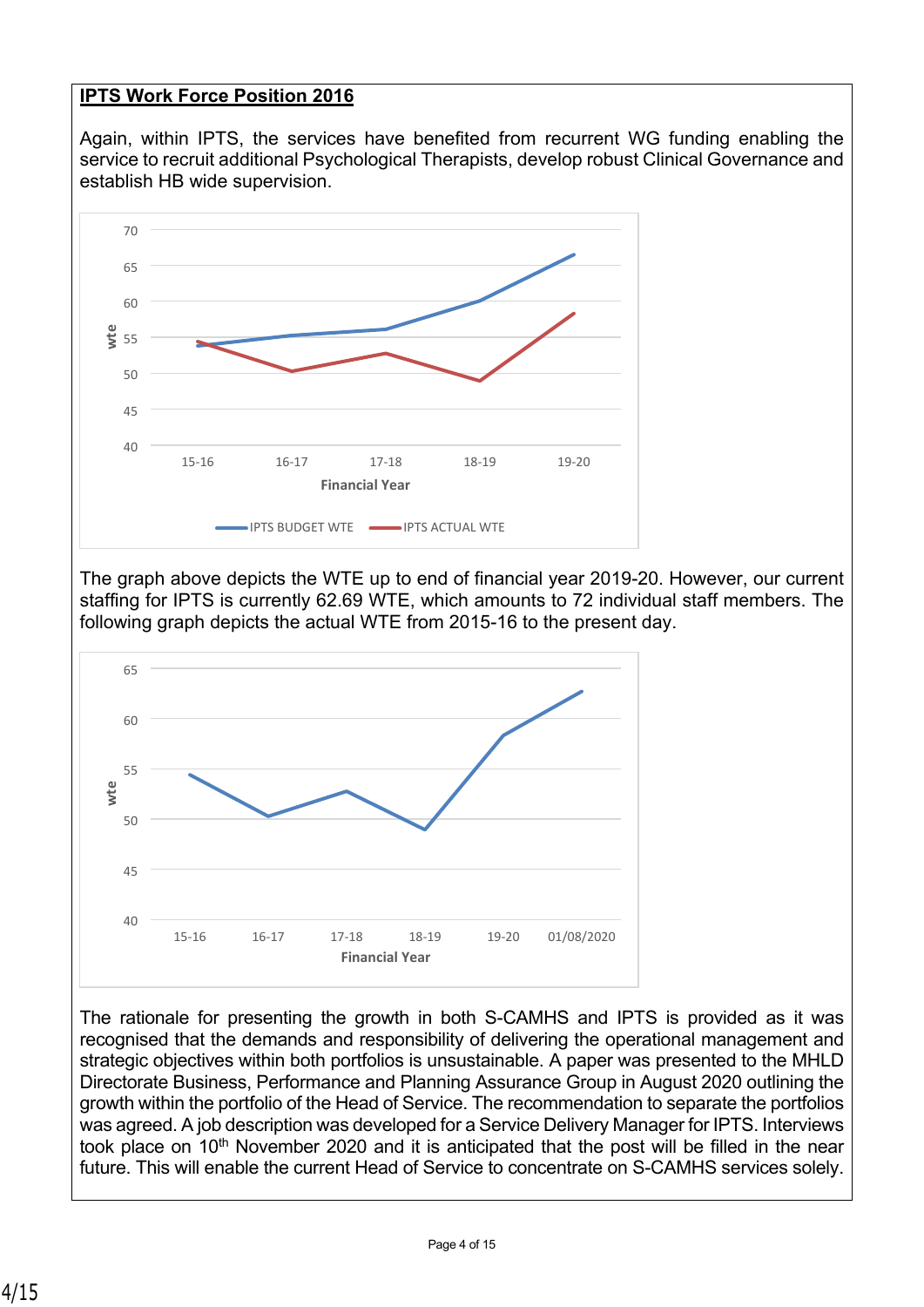The Directorate also took the opportunity in reviewing the Head of S-CAMHS portfolio to bring some services that were previously split, together in order to have an ageless approach; these include Tier Three Eating Disorder Services and Neurodevelopmental Services (ASD).

### **Asesiad / Assessment**

The paper that was presented to Public Board in September 2020 identified the following areas of concern (each of which are covered on the MHLD Directorate Risk Register) in respect of S-CAMHS services:

**The demand on mental health services has increased year on year with a substantial growth in budget and workforce, although, recruitment in key areas such as medical and psychology services remains a significant challenge. From a medical perspective, research by the Royal College of Psychiatrists reveals large inequalities across the NHS in access to consultant psychiatrists. While Scotland has 10 consultant psychiatrists per 100,000 people, this falls to 8 in England and Northern Ireland and to 6 per 100,000 in Wales.**

#### **Current Challenges**

The following charts demonstrate the continued growth in demand for both SCAMHS and CAMHS ASD.



SCAMHS Referrals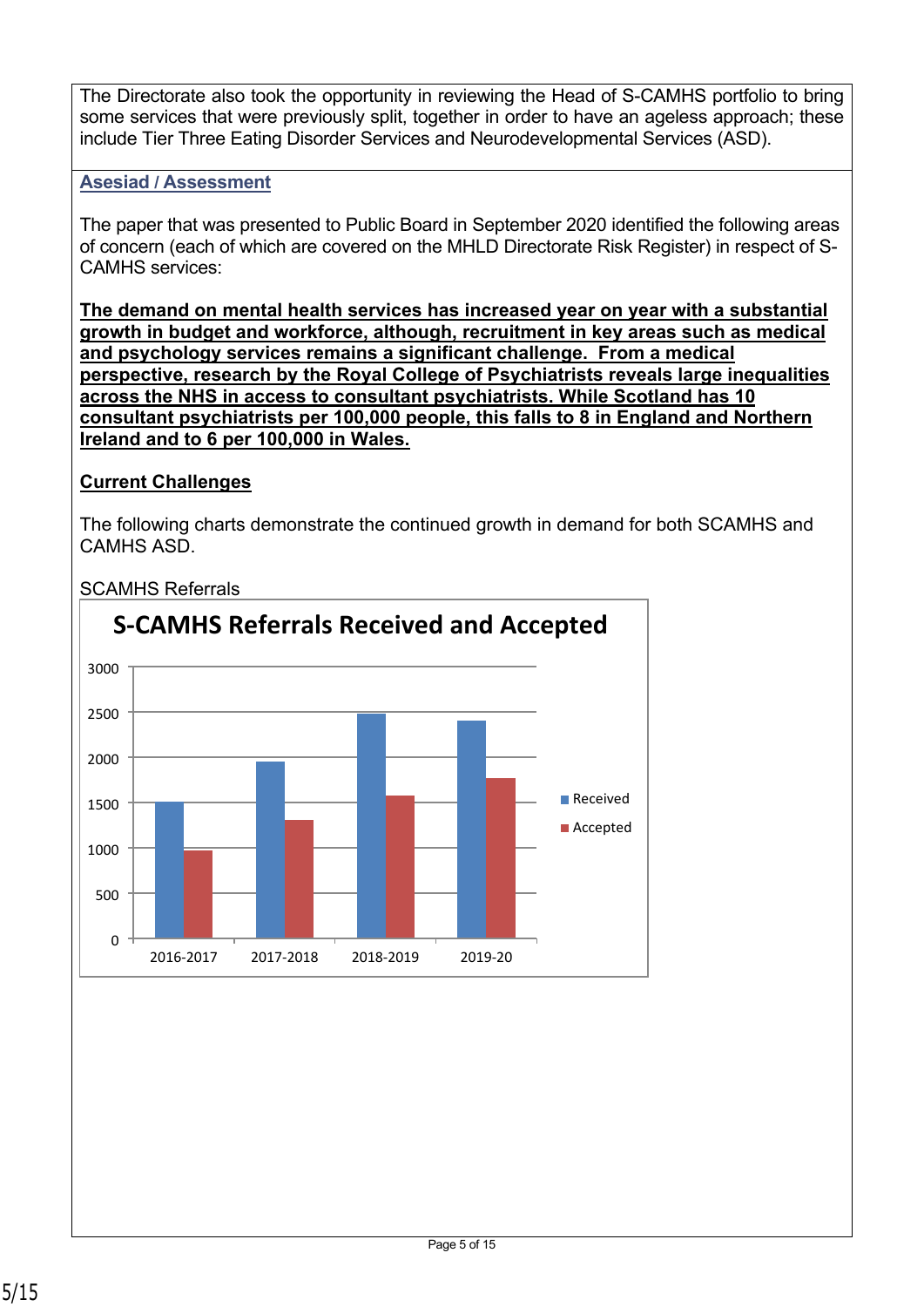

### **Current Challenges**

All recruitment opportunities (NHS and Locum) are actively being explored, followed up and fast tracked within the governance frameworks to fill the numerous medical vacancies across MHLD, including SCAMHS. MHLD continuous to work closely and pro-actively with the Medical Recruitment Team.

SCAMHS Consultant position:

- Pembrokeshire Substantive 10 session Consultant post remains vacant
- Pembrokeshire Substantive 10 session SAS (Middle Grade)
	- o No direct clinical provision currently available
	- o Working with the relevant Doctor and Corporate Teams to progress the position
- Ceredigion Substantive 10 session post remains vacant
	- o We have a NHS Locum Consultant offering 5 sessions, however, the Doctor has been working remotely (England) since March and has not been on site in Ceredigion since March
	- o We continue to engage with the Doctor with the support from Medical Staffing, HR and OH to try and secure a more blended provision to ensure we have on-site Consultant presence with some remote working due to the significant clinical demands and clinical acuity across the SCAMHS services
- SCAMHS LD and ASD Substantive Consultant 6 sessions
	- o LD sessions vacant
	- $\circ$  ASD 2 sessions currently covered, however, this is not a medium to longer-term solution
- Early Intervention Psychosis Medical Sessions
	- o 2 vacant medical sessions

These vacancies are further compounded by the medical vacancies within Adult, Older Adult, Learning Disabilities and Perinatal services.

#### **Impact**

 Children and young people are at a unique and formative time. Multiple physical, emotional and social changes, including exposure to a national pandemic, poverty, abuse, or violence, can make adolescents vulnerable to mental health problems. Promoting psychological wellbeing and protecting adolescents from adverse experiences and risk factors that may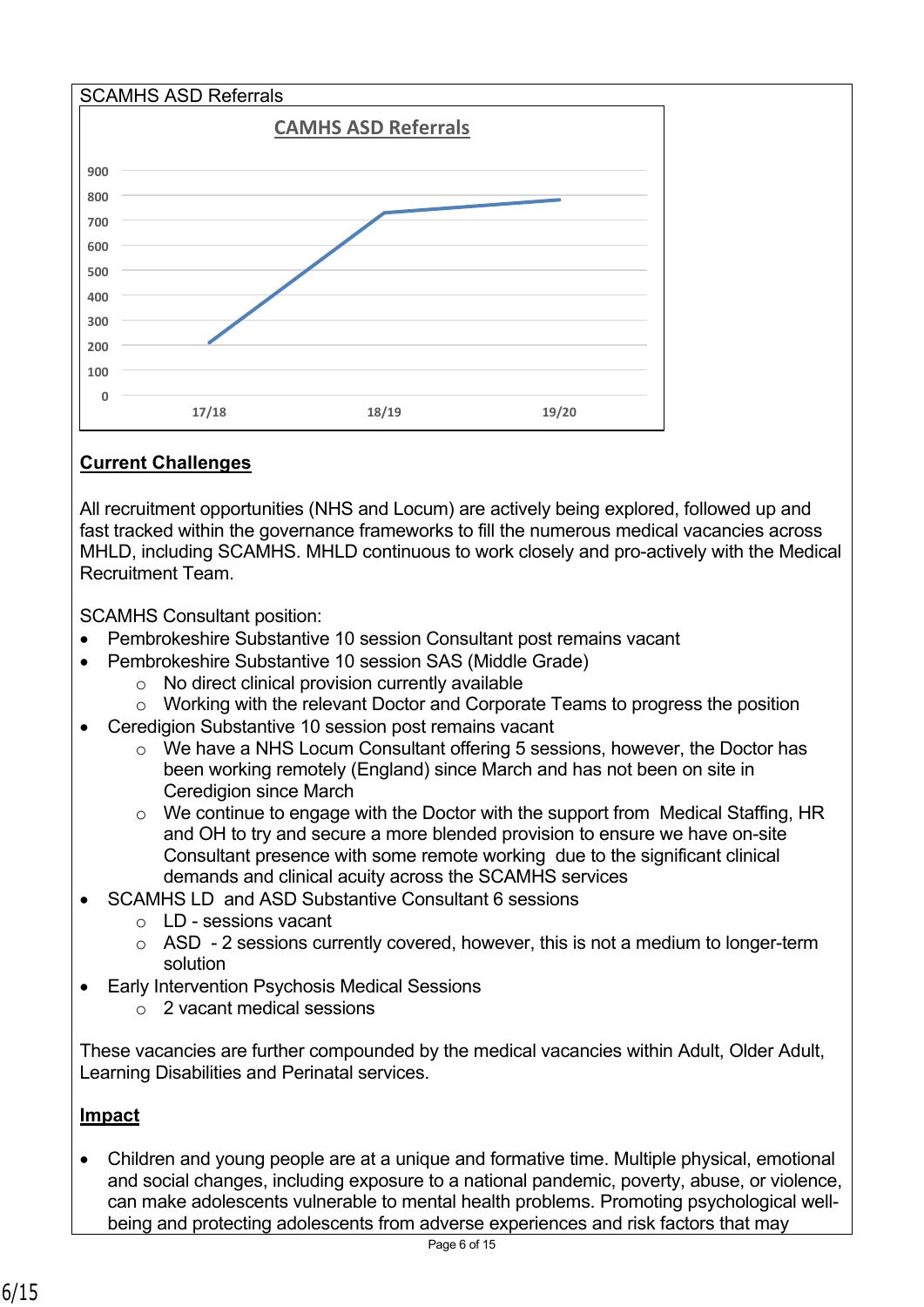impact their potential to thrive are critical for their well-being during adolescence and for their physical and mental health in adulthood.

- The impact of the current senior medical workforce vacancies within SCAMHS have both direct and indirect patient care implications and the function and clinical breadth and expertise within the MDTs
- This relate to challenges to offer timely psychiatric assessments, reviews and interventions
- These delays reduce access and impact upon:
	- o timely diagnosis (ICD-10) and review of diagnostic formulations
	- o timely psychopharmacology assessment and evidence based prescribing
	- $\circ$  complex case assessment and management within a MDT setting
	- o patient flow pathway for those YP that require crisis admission and psychiatric reviews to contribute to the MDT oversight and management
	- o contribution to escalate Tier 4 referrals and discharge planning
	- o Mental Health Act duties and functions, for example, Section 12(2) and Approved Clinician Status
- Impact on Primary Care due to delays in prescribing evidence based medication
- Impact upon generic and specialist SCAMHS provision
- Impact on the children and young people and their parents, carers and immediate social network

### **Current Mitigation**

- A bespoke Psychiatric recruitment campaign has been developed with the Health Board (HB) Recruitment Team that has received national acknowledgement and we have seen some positive activity following the launch of the campaign
- We are working closely with the HB Recruitment Team to explore all recruitment options and opportunities
- The Directorate has appointed a number of Clinical Fellows into posts with robust development packages to support them to develop into more senior roles
- We were at the point of trying to secure a Hight Trainee post within SCAMHS to further support succession planning, however, the Substantive Consultant leading this has resigned to return to England due to COVID-19. We are actively exploring the opportunity to pick this opportunity up with a recently appointed Consultant, whom will soon meet the eligibility criteria to offer a SCAMHS Higher Trainee placement
- The Directorate continues to support Mental Health Practitioners into advanced roles and the development of skills to support the medical workforce, particularly non-medical prescribing. However, to date we have not been able to secure an Advanced Nurse Practitioner in SCAMHS
- The Directorate continues to explore and develop none medical prescribing roles and post in collaboration with the Head of Medicines Management and the Lead Pharmacist for MHLD to compliment the medical workforce e.g. Perinatal Mental Health and Early Intervention Psychosis Services. These clinicians are on different trajectories in terms of experience and relevant clinical experience within the specific clinical services, however their commitment and service investment will enable these posts holders to further enhance their prescribing skill sets and knowledge base and this will benefit the specific services and the wider pharmacy workforce within the HB
- Despite the numerous initiatives and investment in time and resources to develop the none medical workforce, there are immense challenges due to the lack of senior medical (SAS and Consultant) workforce to undertake clinical, operational and medical educational duties and responsibilities that are unique to their training and skills sets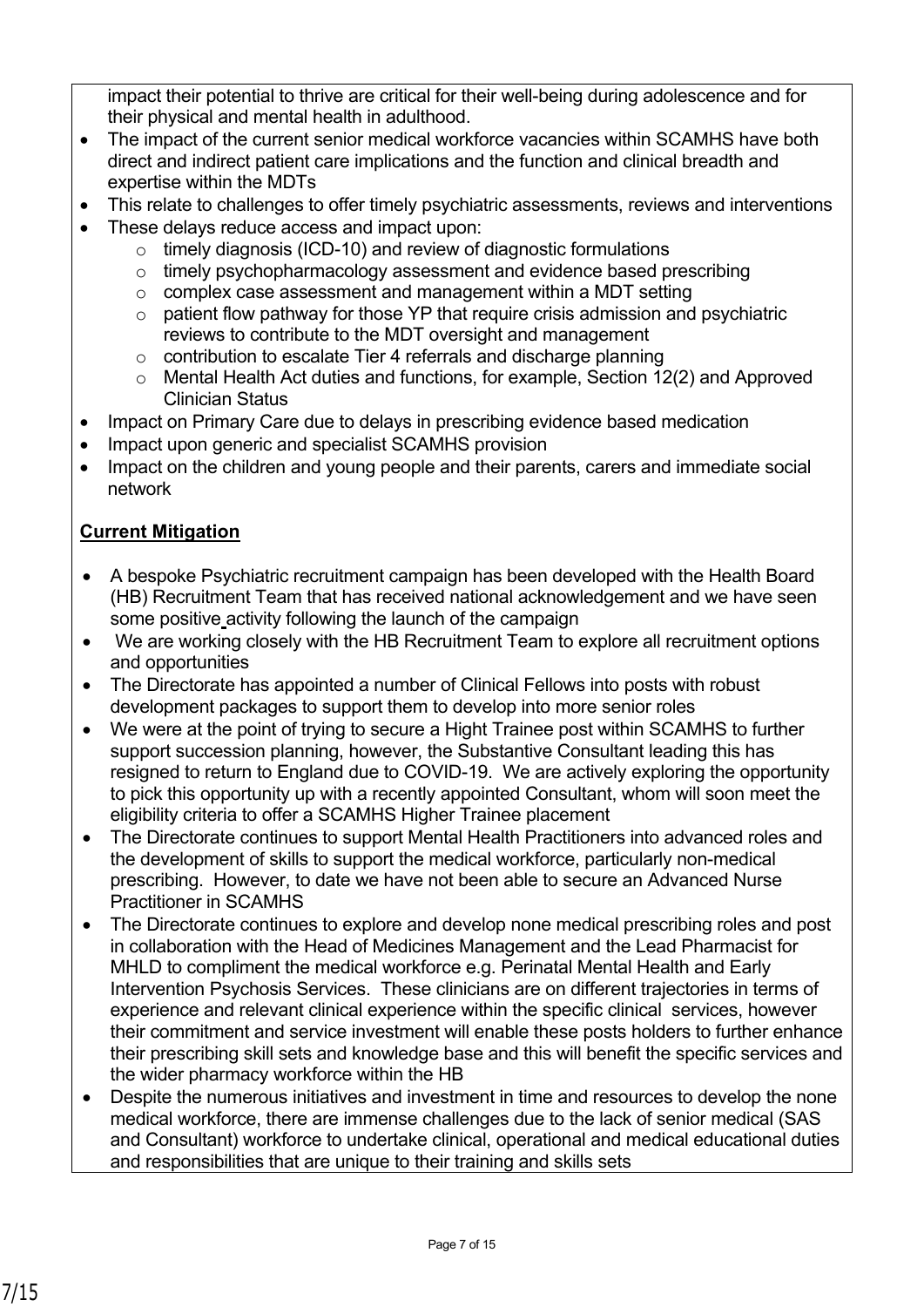With the Head of Service portfolio split, this will allow for a more detailed review of the staffing model to be undertaken with a view to looking at advanced/extended roles to compliment the medical workforce with its current shortages

**The estates and accommodation are not fit for purpose and do not convey a pleasant or child-friendly approach. The IT infrastructure is outdated and fragile. The Directorate uses 'Care Partner' as its clinical recording system and anticipates further updates to the system whilst waiting for the introduction of Welsh Community Care Clinical Information System.**

### **Current Challenges**

 Whilst the continued increase in Welsh Government funding has been extremely welcome, there has been no corresponding funding made available for capital to enable the development of an estate profile that is fit for purpose and provides an appropriate therapeutic space to engage with CYP. The Directorate raised this with Welsh Government colleagues recently at a pre Joint Executive Team meeting.

### **Current Mitigation**

- In response to the COVID-19 pandemic, operational services have introduced the following to ensure best use of estates and our staff resources
- Teams have been split into 'bubbles', seven day working has been introduced, staff are being enabled through IT to work from home/virtually
- Health and safety audits will be undertaken
- The Directorate are working closely with estates colleagues by way of the monthly Accommodation Strategy Group to improve the estate for both staff and to create the right therapeutic environment from which to deliver services from

#### **Impact**

 There is anecdotal evidence from both CYP and their families/carers in relation to the poor fabric of some of the estate from which services are delivered

#### **The demand for neurodevelopmental assessments for ASD continues to place significant impact on current capacity due to under-resourcing.**

Following the allocation of recurrent funding in 2015/16 for Neurodevelopmental Disorders, an Autistic Disorder Service (ASD) was established, for the purpose of assessment and diagnosis only, interventions are then provided through partner agencies. The revision of the Head of Service portfolio will also undertake the operational management of those ASD services that currently sit under the Head of Adult Mental Health Services so that an ageless approach can be taken.

The Health Board variance report in September 2020 detailed that 21.5 % (219 out of 1,019) of CYP waited less than 26 weeks to start an ASD assessment. At this time performance across Welsh Health Boards our performance rated 6th out of 7.

### **Impact of COVID-19**

- Delayed recruitment
- Anxiety about engagement in face to face assessments by CYP and their families/carers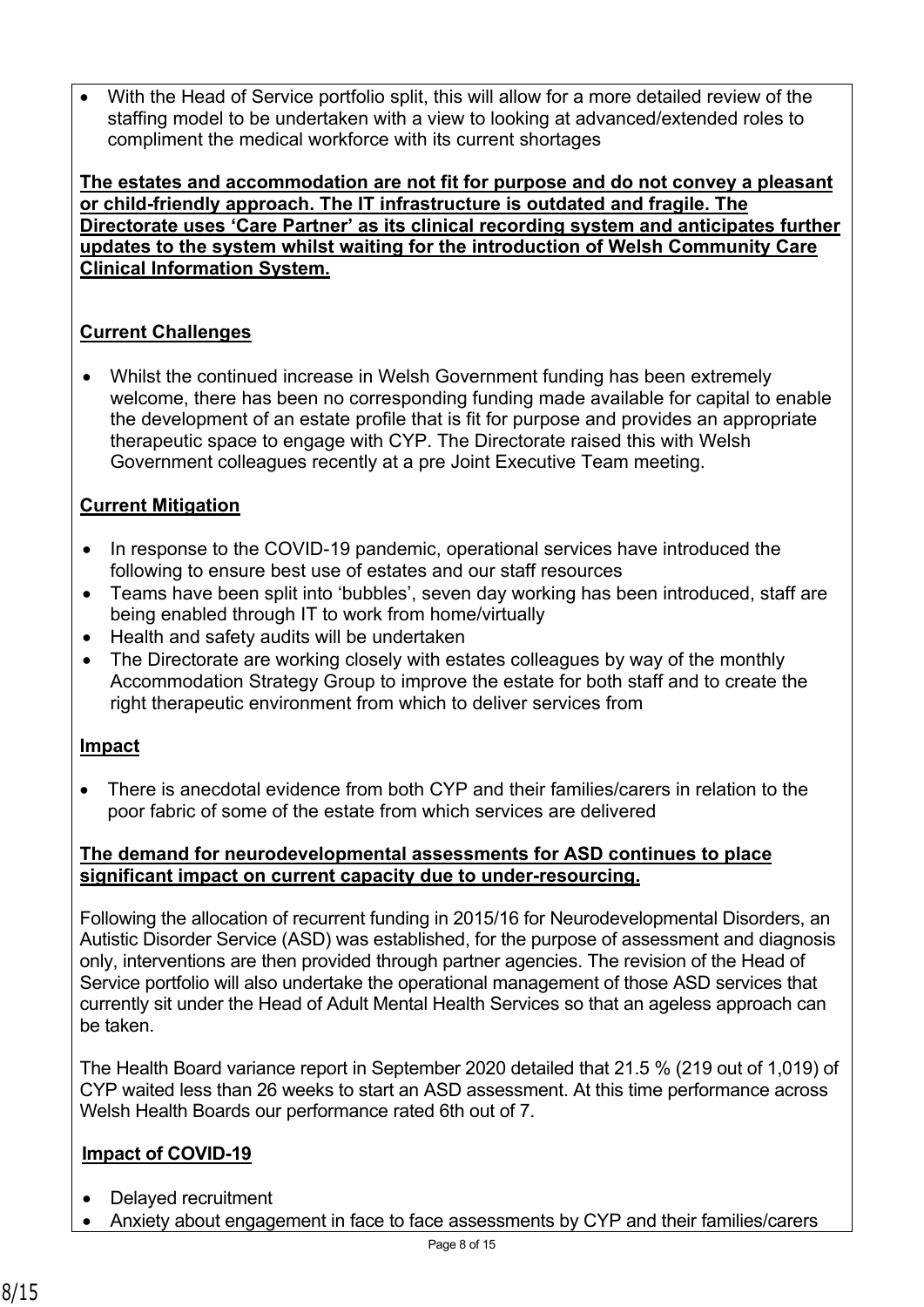- New ways of delivering this service include exploring virtual clinics for new patients (telephone or Attend Anywhere)
- Local Authority/Education –some areas refusing staff to attend Education settings
- Lack of suitable estate to undertake assessments that comply with current social distancing standards
- Long waiting list in excess of 1000 CYP exacerbated by COVID-19
- Due to the reduced ability to undertake assessments the Directorate have reviewed this risk accordingly

## **Current Challenges**

- Referral numbers are increasing and are received from professionals other than those in primary care. During COVID-19 referral rates have remained consistent throughout
- The team numbers are relatively small and are sensitive to vacancies and staff absence. the budgeted WTE is 7.6 clinical staff, 1.4 administrator with funding to recruit an additional part time post within the team
- The service receives a number of Freedom of Information requests in relation to ASD. From April 2018 there have been 7 requests therefore it is an area of public concern and potentially damaging to the Health Board if we are unable to meet the level of demand with ever increasing numbers of individuals waiting increasing lengths of time for assessments to be completed
- S-CAMHS has received a total of 55 FOIs over the past 3 years of which 6 have been received for 2020
- Whilst the Directorate were previously able to outsource assessments to commissioned services – Dyscovery. This is no longer an option as this service is no longer operational
- There has been a recent transfer of an additional 70 referrals from Women and Children's Directorate of CYP who have been on their waiting list for Community Paediatrics

## **Current Mitigation**

- The Directorate has a good track record at clearing large volumes of assessments. In 2015 SCAMHS acquired a historic legacy position of 1200 referrals which was addressed by 2017
- The Directorate propose to use some of the in-year slippage against Welsh Government funding received to expand the waiting time initiatives
- Any service redesign that takes place within the Directorate will need to consider how the neurodevelopment services can be strengthened. The review of the Head of Service portfolio will bring ASD assessments across the age span – so it is expected that there will be efficiencies and avoidance of duplication in referrals and disputes as to within which service the responsibility for assessment sits
- The Directorate is working with the Delivery Unit to develop a tool to support the analysis of our current demand and capacity in order that informed decisions can be made about additional staffing requirements and a further workshop is being arranged with the Delivery Unit
- Recruited two additional ASD clinical staff
- Clinical staff commencing face to face assessments with all social distancing measures in place
- ASD identified as phase three for Attend Anywhere to increase capacity
- Reviewing current funding to ascertain if we can recruit additional staff
- A weekly support service is being offered for all CYP and parents/ carers on the waiting list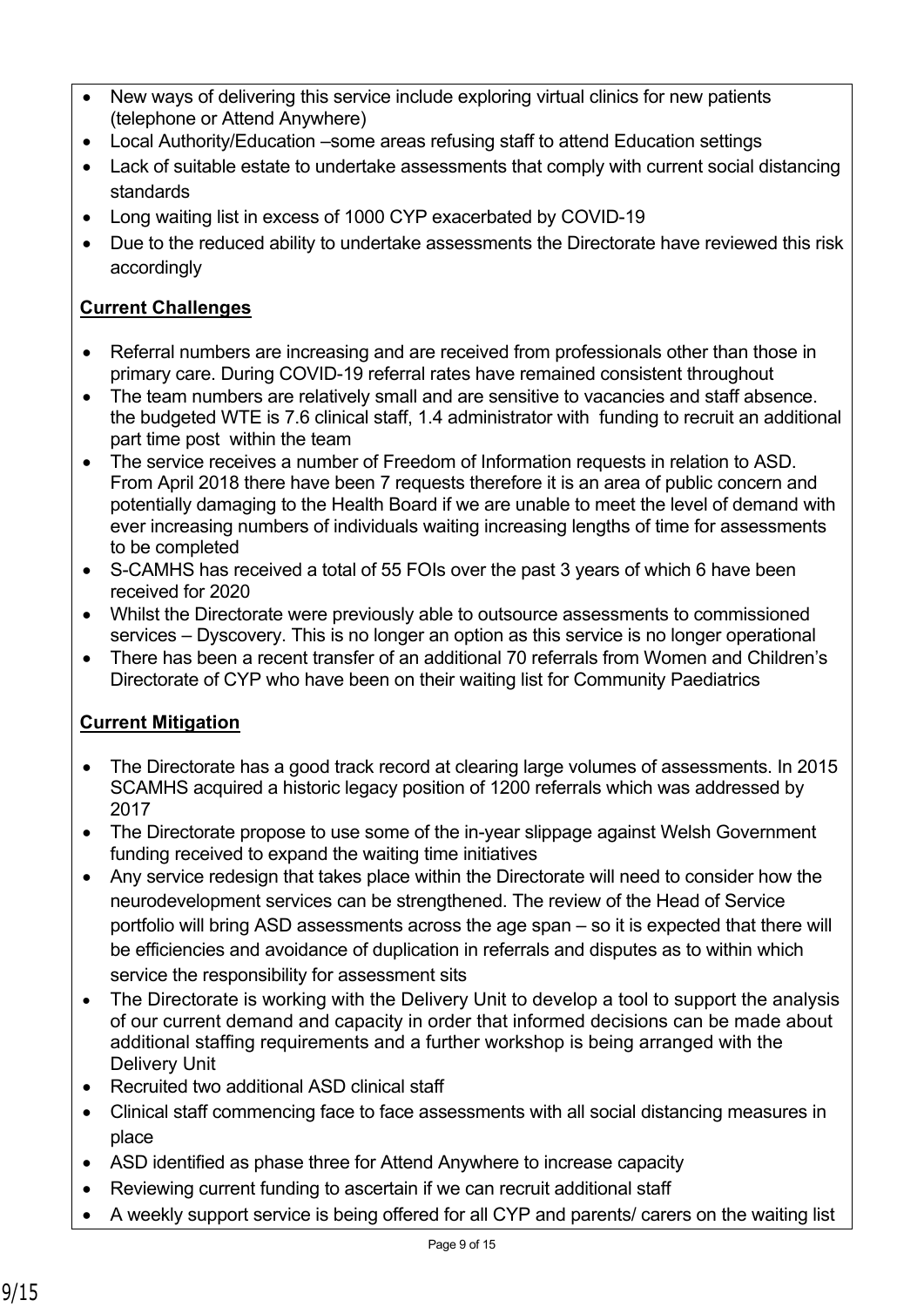to provide virtual support and advise

 The Directorate have recently appointed a Service Delivery Manager who will have a focus on waiting times. A task and finish group will be established in January 2021 which will include service user/carer representation to focus on approaches to be adopted when there are lengthy waits for people. Underpinning this work will be guidance that the Directorate have requested and received from the Delivery Unit

### **Impact**

- Delays can impact on the quality of life for CYP and their families/carers by delays in adjustments that can be put in place
- All referrals received by Specialist CAMHS are directed to the Single Point of Contact (SPoC) based in our central resource at Ty Llewelyn. Referrals can currently be received via post, fax or email. Once received, the SPoC team on duty will review the referral, contact the referral agency and any other agency involved if deemed necessary, and the young person and/or family as appropriate. The screening conversations and outcomes are logged on our electronic record software, Care Partner. This allows access to all staff across the Service at any time. Routine accepted referrals are processed and forwarded via email to the appropriate team. Urgent accepted referrals are delivered to our Crisis, Assessment and Treatment Team (CATT) in a timely fashion who are based in the same building as SPoC
- Following assessment and where a young person may have to wait for a specific specialist intervention such as Cognitive Behaviour Therapy all clients are contacted on a 12 week basis , provided with a range of self-help support websites or services and advised to contact us if their situation deteriorates so we can provide additional support or expediate their intervention
- The SCAMHS service is also exploring a range of digital services such as KOOTH an online counselling service to expand the range of treatment interventions available

#### **Quality Indicators**

In order to support this paper a review was undertaken to triangulate quality indicators with performance information.

The data included is for the time 1<sup>st</sup> November 2019 – 31<sup>st</sup> October 2020. On reviewing the information, it is clear that some update training on incident reporting is required, as the age band for the affected individual had not been completed. It is worth noting that SCAMHS is a community-based service.

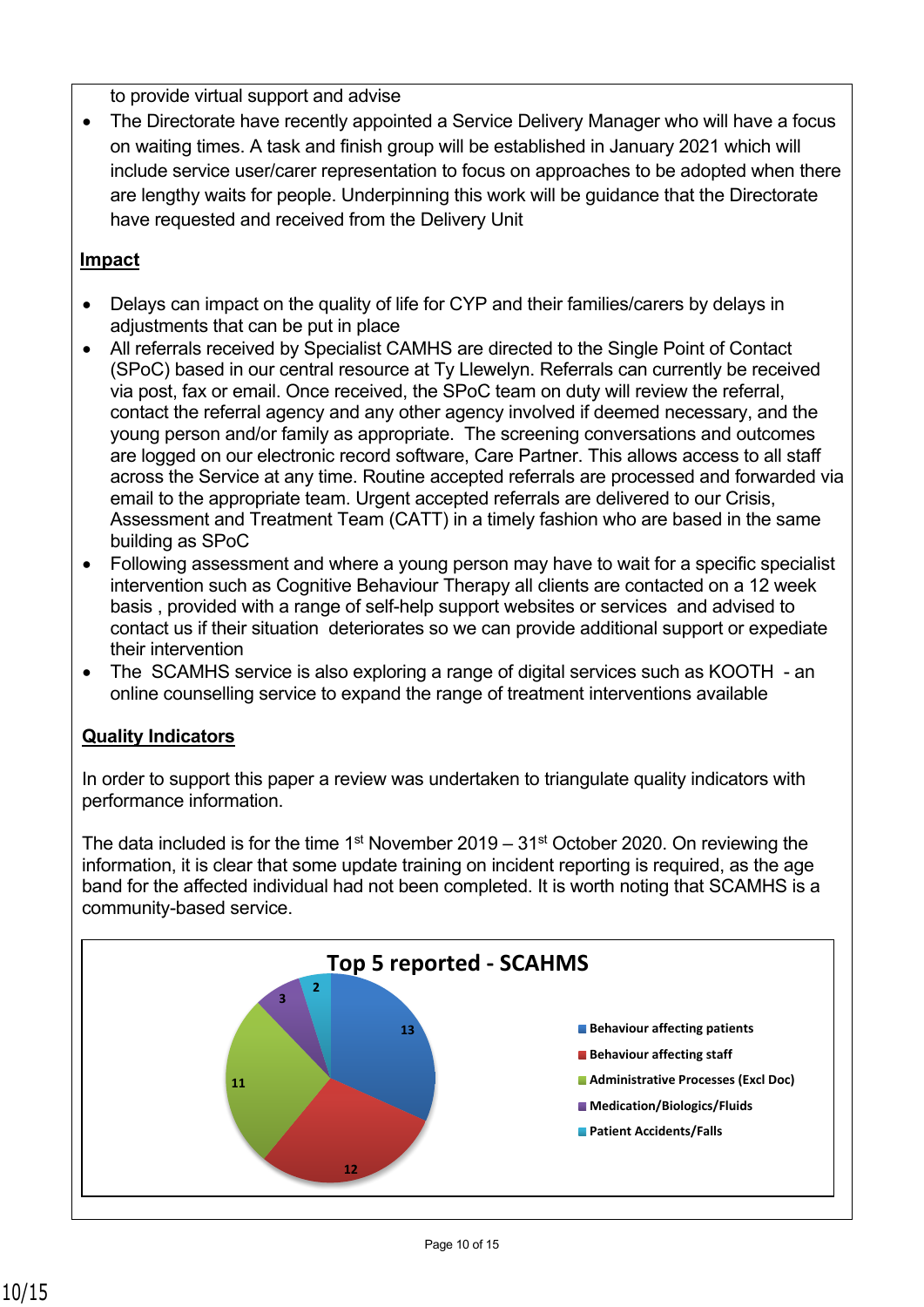Increasing requirement for under 18 admission over the last 5 months with 9 admissions recorded, each of these admissions is reported to Welsh Government and full Root Cause Analysis is undertaken. Anecdotally, our staff are reporting an increase in acuity of presentation for CYP. This is reported on a national basis and is raising the question regarding the availability of Tier 4 inpatient services. National Confidential Inquiry Suicide and Homicide indicates that early research has shown no increase in suicide rates due to pandemic.



## **Compliments**

In the last 12 months, there have been 22 recorded compliments. The majority of these are from parents or services user expressing gratitude for the support and kindness they experienced from staff. SCAHMS also provide an opportunity for direct feedback from service users, parents and schools to establish and learn from how the treatment has helped the individuals their treatment has helped.

With the new way, the health board is now recording compliments (via a mobile app) that was recently introduced; this will give a more accurate picture of compliments throughout the service.

### **Complaints**

8 complaints raised through the putting things right (PTR) process in the last rolling 12 month period.

2 enquiries via PAS, which were resolved.

1 managed through early resolution.

5 complaints were managed through the PTR process.

Of the 5 complaints managed through the PTR process, 1 was redirected to education and social services. 1 we were unable to respond to because of a lack of consent. 1 related to community paediatrics waiting list for assessment for ADHD. 1 related to the unavailability of records at an outpatient appointment and 1 related to sharing of confidential information following an assessment.

Only 1 related to waiting lists or services over last 12 months form data available on the complaints Datix system for MHLD.

### **External reviews**

There have been a number of all Wales external reviews over recent years that are specific to CAMHS. Progress on any reports or action plans is reported through the MHLD Directorate quality/governance structure, which consists of a Business Performance and Planning Assurance Group (BPPAG) complemented by the MHLD Quality, Safety and Experience Group (MHLD QSEAG). All Heads of Service provide either verbal or written reports into either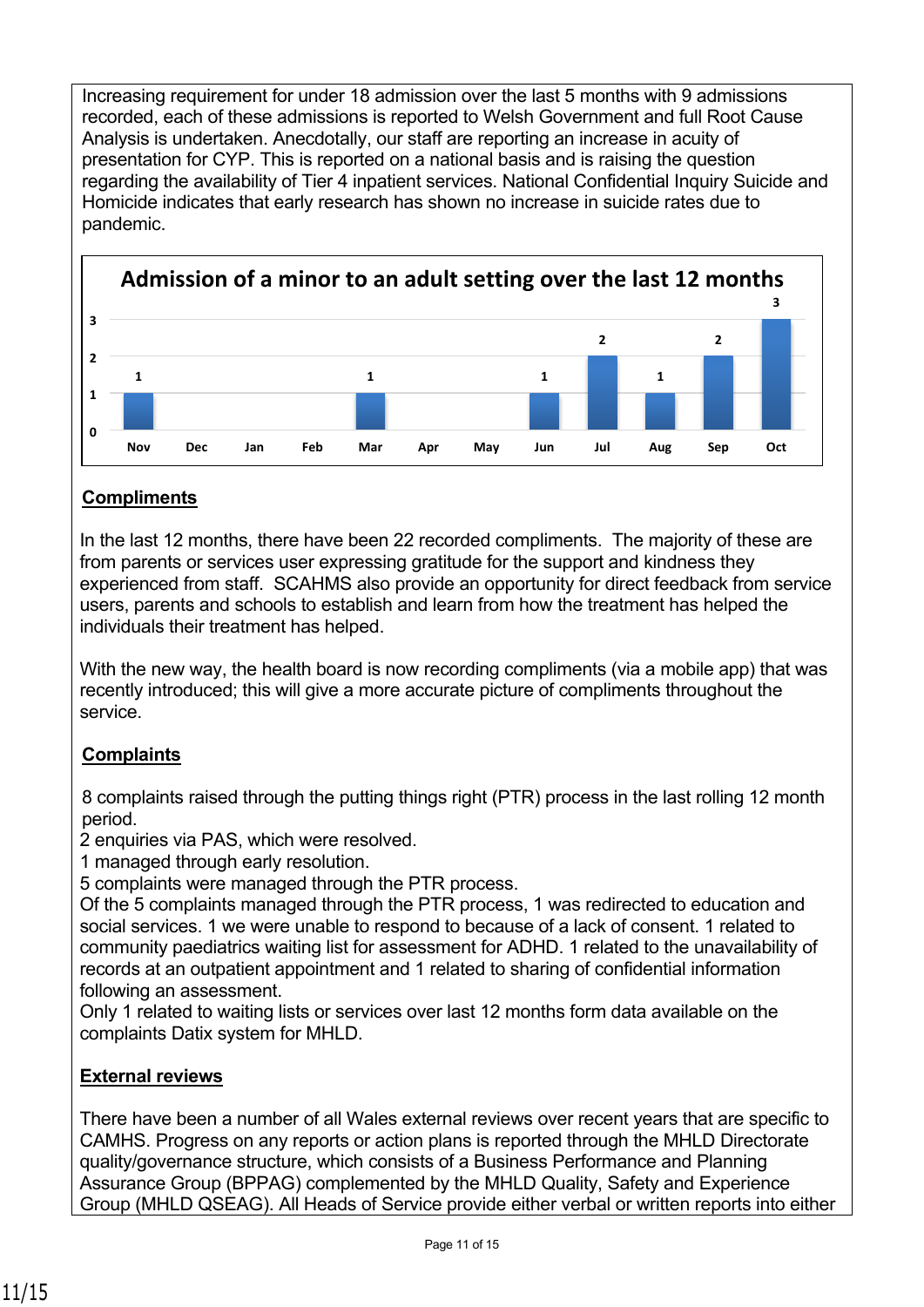or when necessary both of these meetings. Work that is required to be undertaken as a result of any improvement plans can be allocated to one of the groups that report to the MHLD BPPAG and MHLD QSEAG, for example, Safeguarding Delivery Group, MHLD Written Control Document Group, Ward Managers Forum, Quality Assurance Improvement Groups, Professional Nurse Forum.

All Wales Assurance Review of Primary Care Child and Adolescent Mental Health Services In March 2019, the Delivery Unit undertook an All Wales Review of Under 18s Local Primary Mental Health Support Services. Each Health board was provided with a specific report to them.

The findings of the report generated an improvement plan with five actions:

- The HB and its partner agencies should work collaboratively to ensure that under18 LPMHSS, supported by relevant children and family services, have sufficient capacity to adequately provide all five of the LPMHSS functions
- The HB should develop a strategic approach to ensure that all under 18 LPMHSS has access to suitable environments and mobile communications in order to carry out its functions effectively and in a peripatetic manner
- The HB should consider how IT systems, including the adoption of WCCIS, will enable the development of more timely case recordings whilst working in dispersed locations and enable managers to use data to better understand the demand and capacity based upon valid and timely data
- Under 18 LPMHSS assessment pro forma and recording requirements should be reviewed to ensure they are proportionate to presenting need within under 18 LPMHSS
- The HB should undertake an engagement exercise with GPs to improve liaison and a shared understanding of CAMHS pathway

The Operational Head of Service for CAMHS is responsible for the implementation of the improvement plan. Of the five actions, four are complete. The outstanding action is the engagement exercise with GP's, a pack has been produced for the GP's which will be sent out with an accompanying letter, this is currently being translated into Welsh. Due to the pandemic, any face-to-face work with GP's has been unachievable. It is anticipated that this action will be completed by February 2021.

Head of Nursing MHLD and the Director of MHLD along with our corporate support colleagues meet with all Heads of Service to review progress against external improvement plans.

In 2019, Health Inspectorate Wales (HIW) undertook a thematic review titled: How are healthcare services meeting the needs of young people. The report was published in March 2019. The intention of the review was to identify key themes, issues and good practice in relation youth healthcare services. Child & Adolescent Mental Health Services (CAMHS) and Transition from child to adult healthcare services were two of the areas of focus. The other areas reviewed were General healthcare services for young people and Supporting young people with life limiting conditions receiving palliative care.

The report found that CAMHS did well in the following areas:

- Staff treated young people with respect and kindness
- There was positive multidisciplinary working
- Facilities for families and carers
- Systems to listen to young people and learn from feedback
- Young people were involved in their care

The review identified that CAMHS needed to improve in the following areas

Timely completion of work to improve the physical environment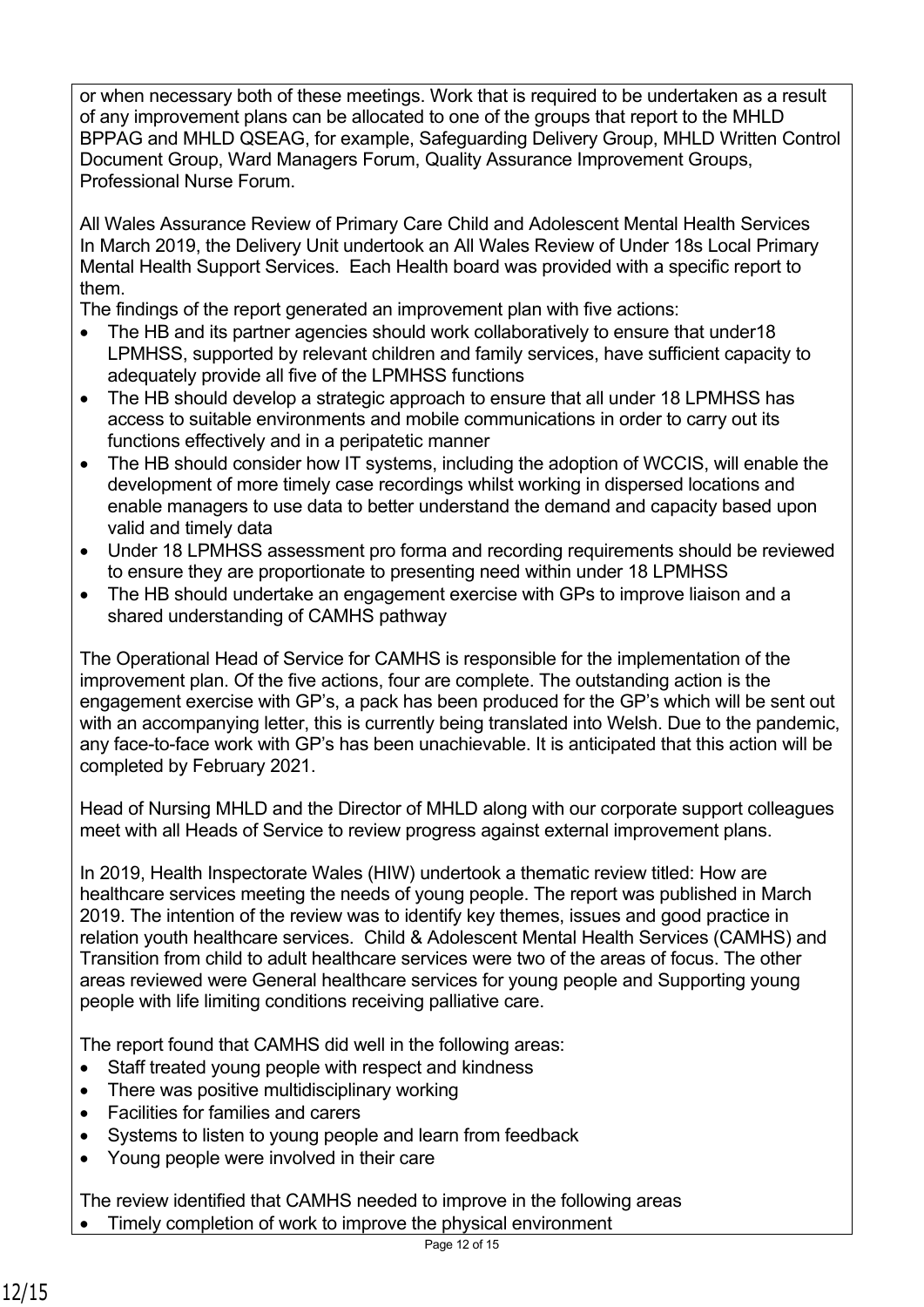- Communication with young people and families at referral and on admission
- Information on raising concerns and access to advocacy service
- Ability to accommodate patients who are high risk
- Waiting times and access to services for young people in crisis
- Systems to ensure the safety and effectiveness of care, including location of emergency equipment and use of physical restraint

As a HB we do not provide dedicated SAMHS inpatient services, however we do provide an identified inpatient bed within one of our adult mental health inpatient units. The report showed that transition from child to adult healthcare services did well in the following

areas:

- Health Boards were aware of national guidance and used this in their approach to the transition of young people from child to adult services
- Young people would be supported by a named key worker
- The age of transition typically followed NICE quidelines
- Transition works well for young people with some specific conditions such as diabetes
- Young people can attend joint appointments with child and adult services so they are introduced to adult service practitioners

The review identified that services across Wales needed to improve in the following areas:

- Consistency in approaches around transition and mechanisms to ensure these are effective
- Effective transition pathways and support for young people with complex health needs and life-limiting conditions
- Sufficient time, resources and capacity to support effective transition including consistent and robust systems to identify and support young people who need to transition.
- Review the differences between child and adult health care services and consider how young people can continue to receive care
- Young people are involved in the planning, design and delivery of transition process and supported to adjust to adult services
- Clarify policies on whether young people aged 16 and 17 should be treated within child or adult services, taking into account their wishes and needs
- Review the practice and frequency of placing young people on non-designated adult mental health wards

The review made 37 recommendations, each HB was required to develop an action plan based on the recommendations. Of the 37 recommendations, 19 applied to the MHLD Directorate, and the implementation of the plan was led by Head of Service, often in collaboration with colleagues and peers within adult mental health services or psychological therapies. Of the 19 actions 11 are complete. There are 8 outstanding actions, the delay in implementing these actions was as a result of being unable to recruit into the new Transitional lead post due to the COVID-19 pandemic, however, this post has now been successfully recruited to and the transition lead is now in place, the outstanding actions will underpin the transition leads work plan going forward.

In January 2021, CAMHS will be involved in a national review of all SCAMHS Services across Wales.

### **Who is reviewing us and why?**

Some health services in Wales, e.g., cancer, audiology and palliative care, now use a Peer Review Framework whereby each of those services in Wales is periodically reviewed, by a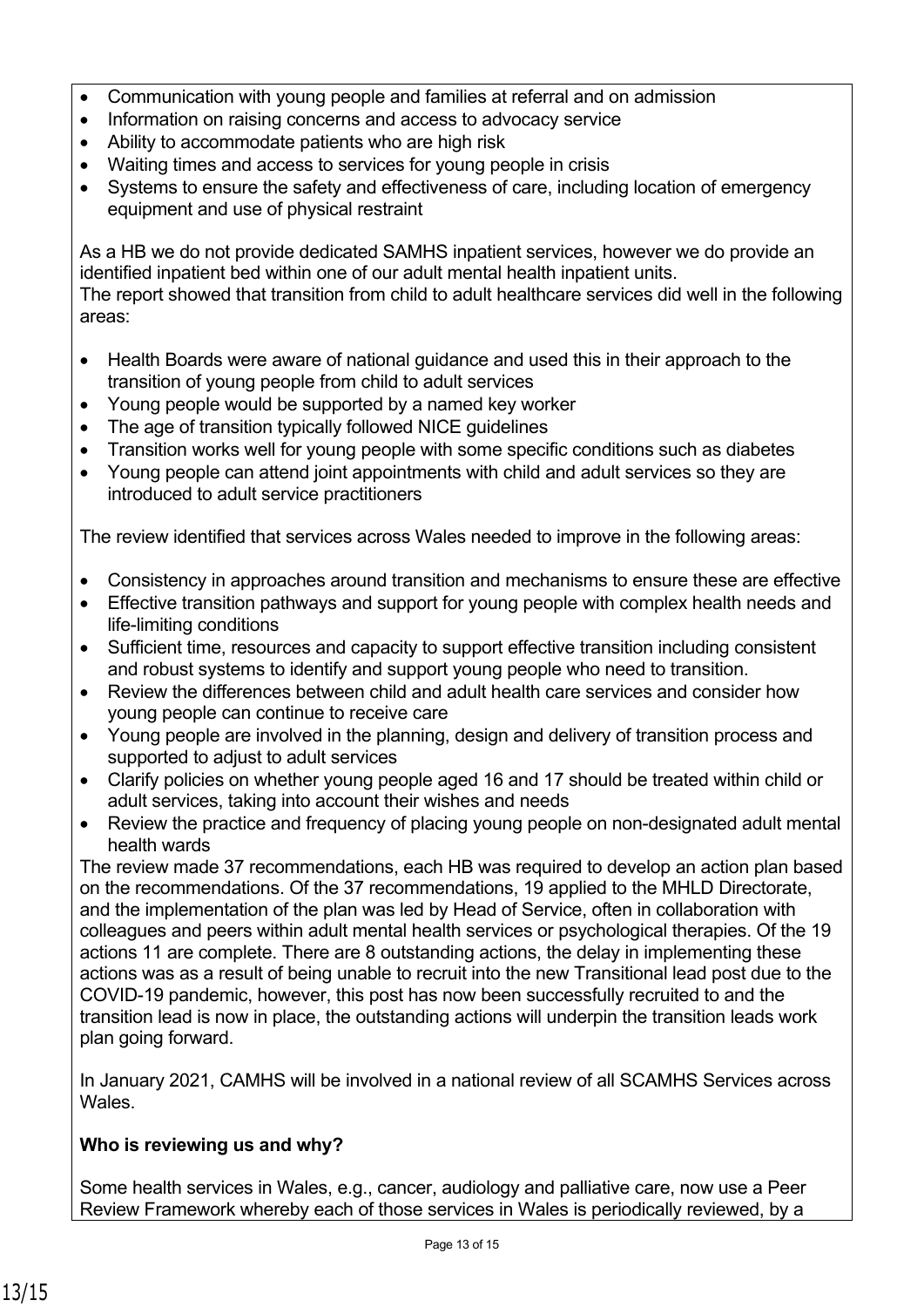panel of professionals and managers from other services. Welsh Government has asked that CAMHS services across Wales also develop a Peer Review process and this is being led by the NHS Wales CAMHS/ED Network. Panels are made up of various clinicians and managers across CAMHS services in Wales.

The aim of the Peer Review is to be positive – it is a chance for all of us to reflect on the service and become aware of what is done well and what we need to improve. It is also an opportunity to learn from other services. Finally, if there are issues CAMHS services across Wales are struggling with, it is an opportunity for the CAMHS Peer Review team to feed this back to Welsh Government

#### **What aspects of the service will be reviewed?**

All the CAMHS services across Wales are being reviewed against an agreed set of standards, which have been put together through a series of workshops involving staff across CAMHS services in Wales. This first review is a general one but future ones might focus on particular aspects of the service only.

The Directorate has governance structures in place to monitor service delivery as well as patient/service user experience through its respective BPPAG and MHLD QSEAG, which reports to the Operational (QSESC).

The above issues are on the MHLD Risk Register and are subject to fortnightly review involving the Director and Interim Head of Nursing.

#### **Argymhelliad / Recommendation**

This report, requested as a consequence of Board paper submission, provides information on the identified risks in the SCAMHS service that had been detailed. The report attempts to illustrate the challenges and how these are being addressed within the Directorate.

| <b>Amcanion: (rhaid cwblhau)</b><br>Objectives: (must be completed)                              |                                                                                                                                                                                                                                                                                                              |  |
|--------------------------------------------------------------------------------------------------|--------------------------------------------------------------------------------------------------------------------------------------------------------------------------------------------------------------------------------------------------------------------------------------------------------------|--|
| <b>Committee ToR Reference:</b><br>Cyfeirnod Cylch Gorchwyl y Pwyllgor:                          | 5.5<br>Provide assurance to the Board in relation to its<br>responsibilities for the quality and safety of<br>mental health, primary and community care,<br>public health, health promotion, prevention and<br>health protection activities and interventions in<br>line with the Health Board's strategies. |  |
| Cyfeirnod Cofrestr Risg Datix a Sgôr<br>Cyfredol:<br>Datix Risk Register Reference and<br>Score: | There is a risk that the length of time MH&LD clients<br>(waiting for assessment and diagnosis will continue to<br>increase during Q3/4. Awaiting allocation on a Datix<br>risk registration number. Risk score 16                                                                                           |  |
| Safon(au) Gofal ac lechyd:<br>Health and Care Standard(s):                                       | 1. Staying Healthy<br>5.1 Timely Access<br>7. Staff and Resources<br>6. Individual care                                                                                                                                                                                                                      |  |